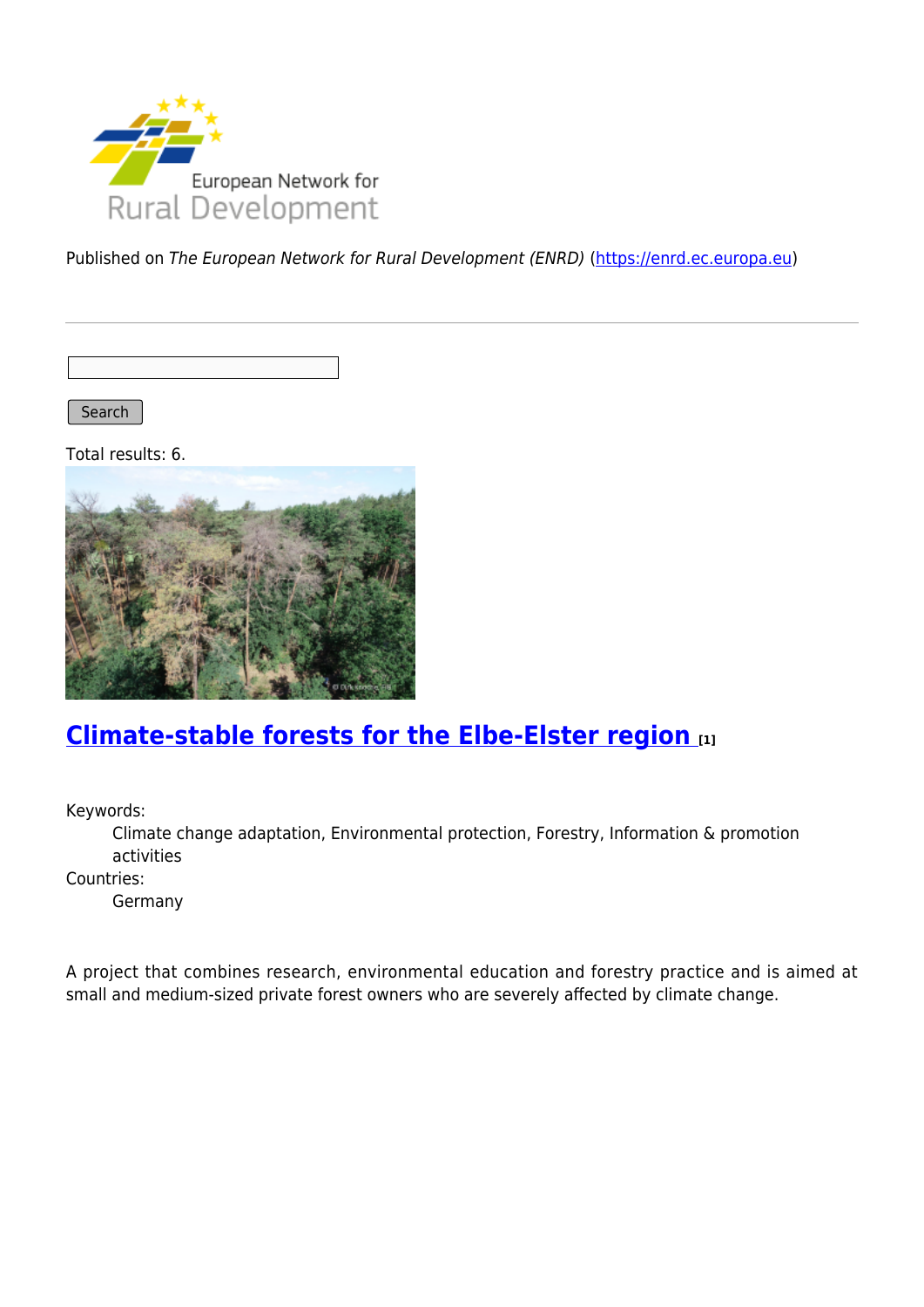

# **[Nizna Boca – Restoring the production potential of damaged](https://enrd.ec.europa.eu/projects-practice/nizna-boca-restoring-production-potential-damaged-forests_en) [forests](https://enrd.ec.europa.eu/projects-practice/nizna-boca-restoring-production-potential-damaged-forests_en) [2]**

Keywords:

Biodiversity, Environmental protection, Environmental sustainability, Forestry, Job creation, Mountain area, Social inclusion

Countries:

Slovakia

Restoring the production potential of damaged forests through clearing, afforestation and preservation of young forest stands.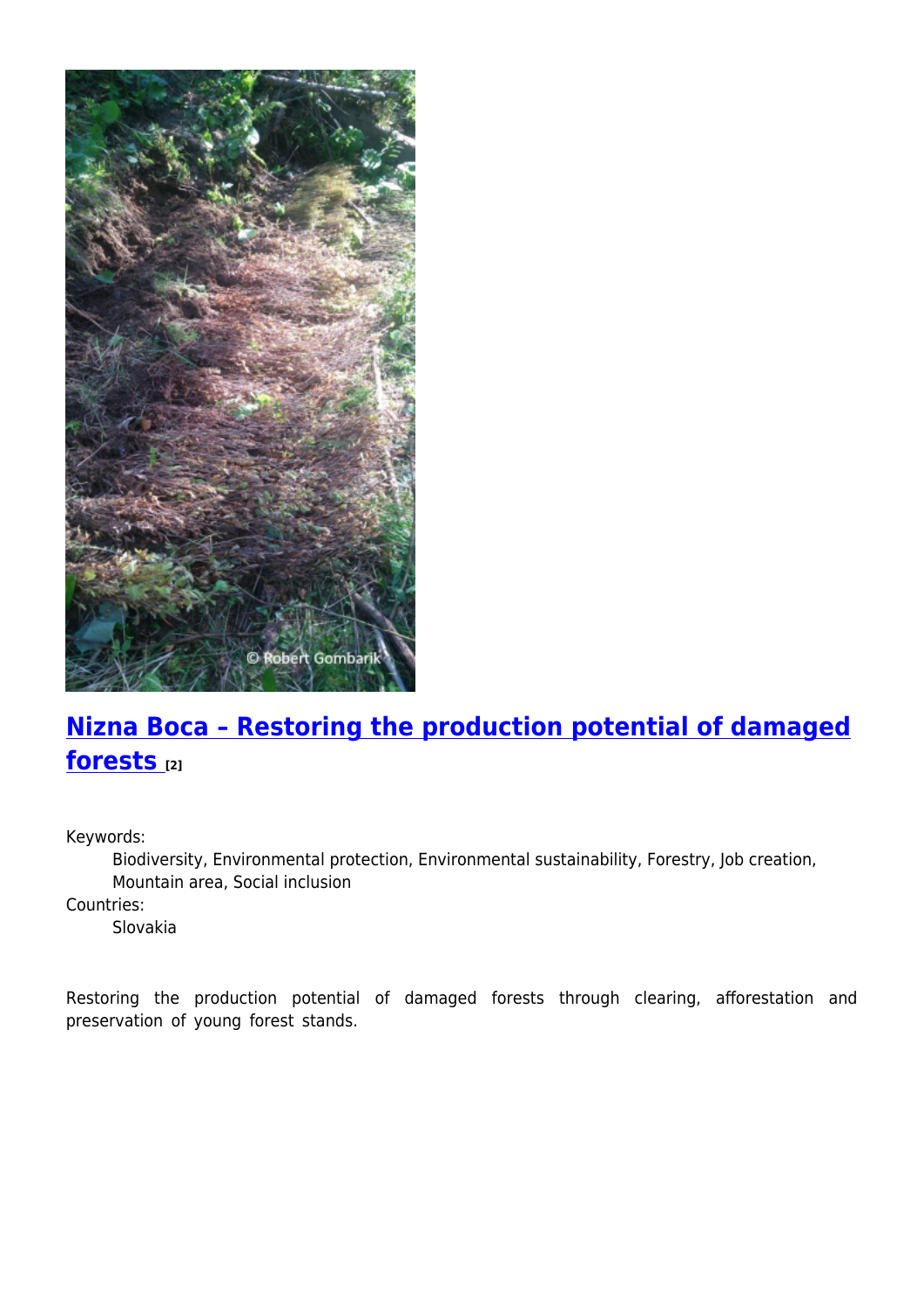

## **[Investing in preventive actions against forest fires](https://enrd.ec.europa.eu/projects-practice/investing-preventive-actions-against-forest-fires_en) [3]**

Keywords:

Environmental protection, Forestry, Job creation, Mountain area, Natural resources, Nature conservation, Protected areas, Tourism

Countries:

Slovakia

Restoration of a deteriorating forest road and the construction of a wooden lookout tower in order to protect 1500 ha of forest from forest fires.



## **[The Gaschet dam - Preserving the largest freshwater body](https://enrd.ec.europa.eu/projects-practice/gaschet-dam-preserving-largest-freshwater-body-guadeloupe_en) [in Guadeloupe](https://enrd.ec.europa.eu/projects-practice/gaschet-dam-preserving-largest-freshwater-body-guadeloupe_en) [4]**

Keywords:

Biodiversity, Environmental protection, Forestry, Nature conservation, Protected areas, Tourism Countries:

France

An afforestation project to protect the largest body of freshwater in Guadeloupe and improve the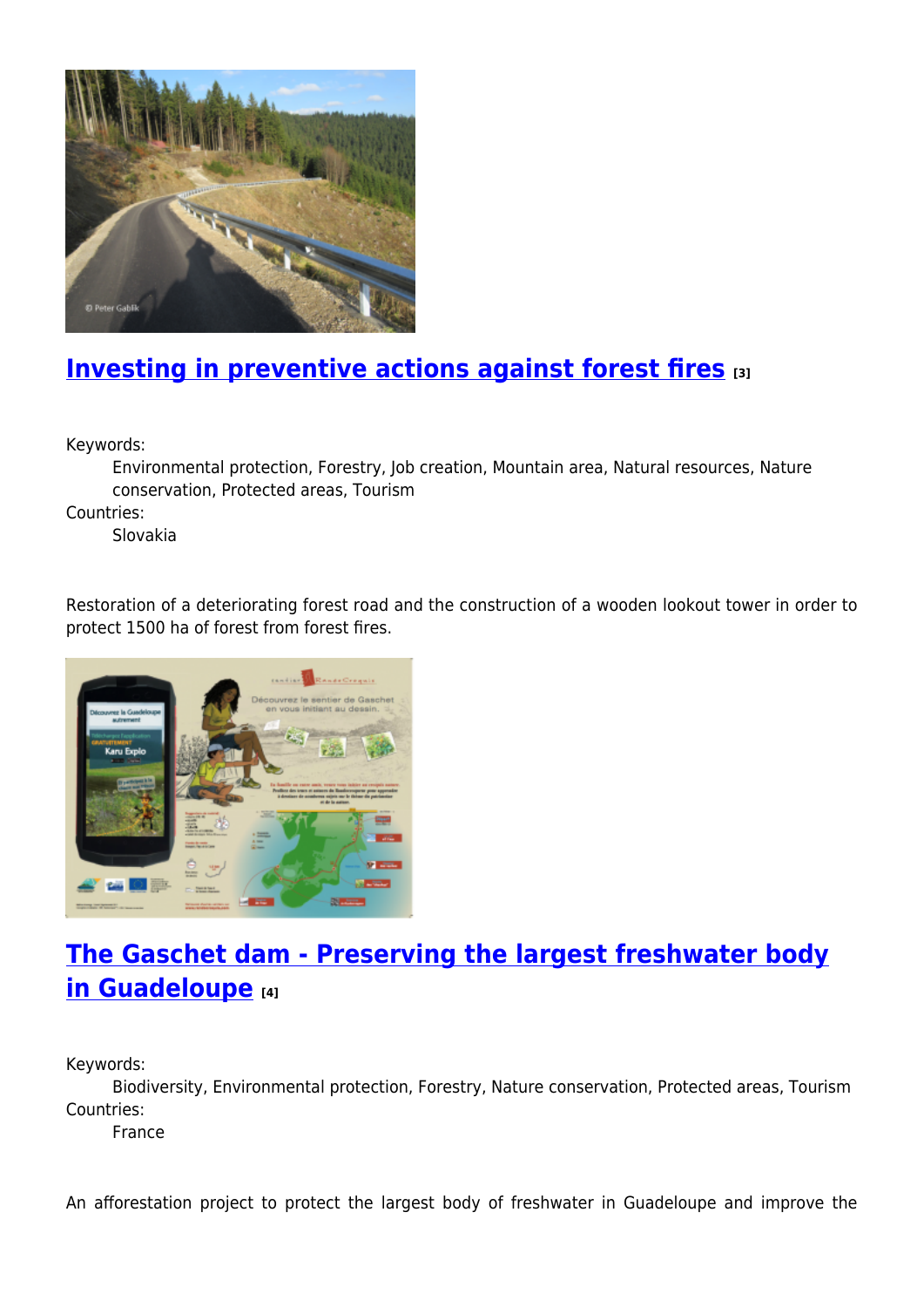biodiversity in the surrounding area.



#### **[Ivenack Treetop Trail](https://enrd.ec.europa.eu/projects-practice/ivenack-treetop-trail_en) [5]**

Keywords:

Biodiversity, Environmental protection, Nature conservation, Protected areas, Tourism Countries:

Germany

The construction of a treetop path that enhances visitors' experience in one of the oldest oak forests in Europe.



#### **[Golashane Farm Nature Reserve](https://enrd.ec.europa.eu/projects-practice/golashane-farm-nature-reserve_en) [6]**

Keywords:

Biodiversity, Environmental protection, Nature conservation, Rural Inspiration Awards: nominees, Sustainability, Women

Countries:

Ireland

Using RDP support to turn a farm into a nature reserve; contributing to tackling biodiversity loss.